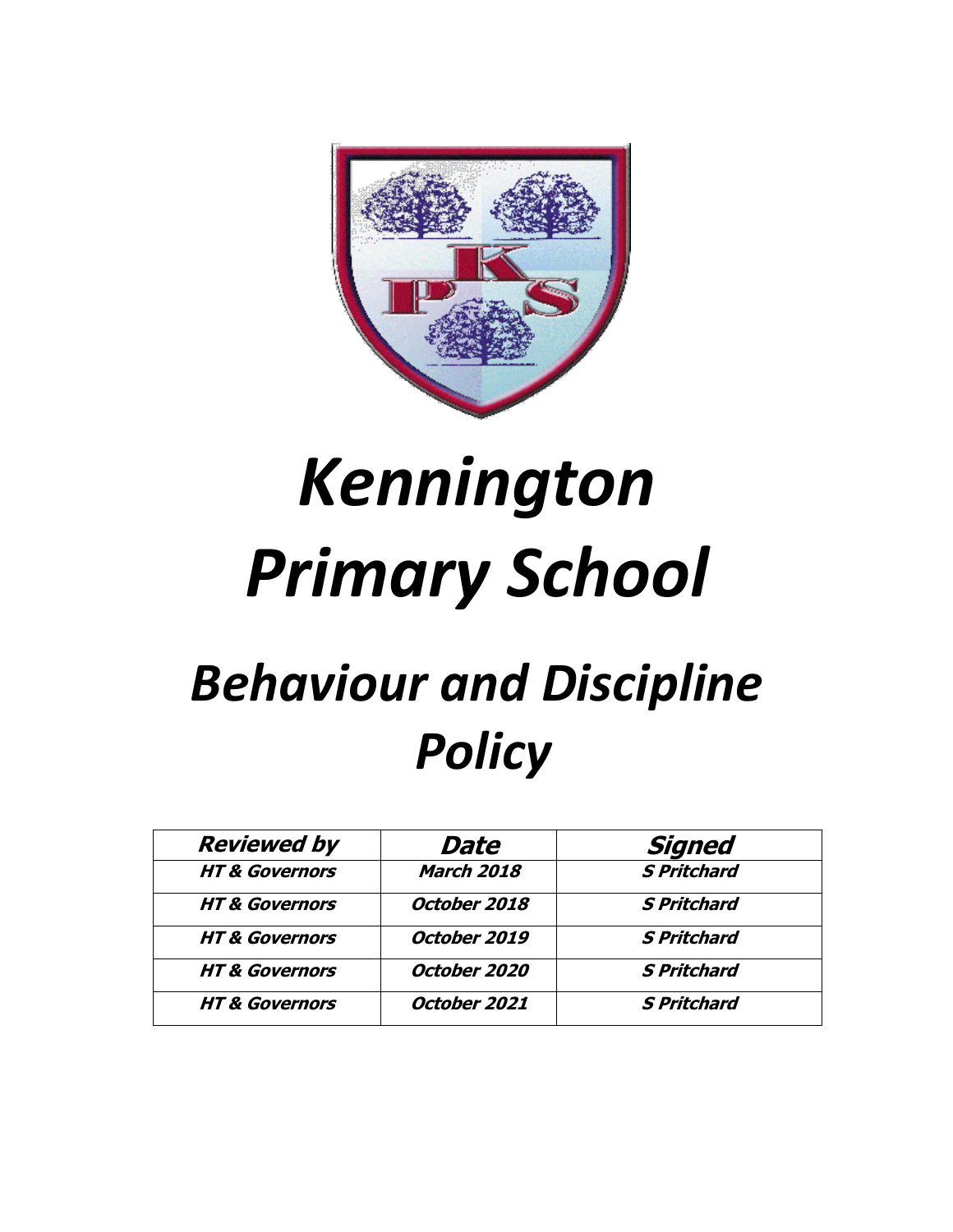### **Kennington Primary School Behaviour and Discipline Policy**

#### **1 Aims of the Policy**

Good behaviour is central to all we do at Kennington Primary School. It is a primary aim of our school that every member of the school community feels valued and respected, and that each person is treated fairly and well. We are a caring community, whose values are built on mutual trust and respect for all. The school behaviour policy is therefore designed to support the way in which all members of the school can live and work together in a supportive way. It aims to promote an environment where everyone feels happy, safe and secure.

High standards of behaviour will be expected and promoted at all times in lessons and throughout every aspect of the school's life. All members of staff will set high standards and children will be given clear guidance on what is expected of them. We will work in partnership with parents to ensure that the school's values become central to the lives of all the children. Home and School Agreements will promote this policy

The school has a number of school rules, but the primary aim of the behaviour policy is not a system to enforce rules. It is a means of promoting good relationships, so that people can work together with the common purpose of helping everyone to learn. This policy supports the school community in aiming to allow everyone to work together in an effective and considerate way.

The school expects every member of the school community to behave in a considered way towards others.

We treat all children fairly and apply this behaviour policy in a consistent way.

#### **Legal Framework**

The Policy has due regard to all relevant legislation and statutory guidance including, but not limited to, the following:

Education Act 1996 Education Act 2002 Equality Act 2010 Educations and Inspections Act 2006 Health Act 2006 The School Information Regulations 2008 DfE (2016) Behaviour and Discipline in Schools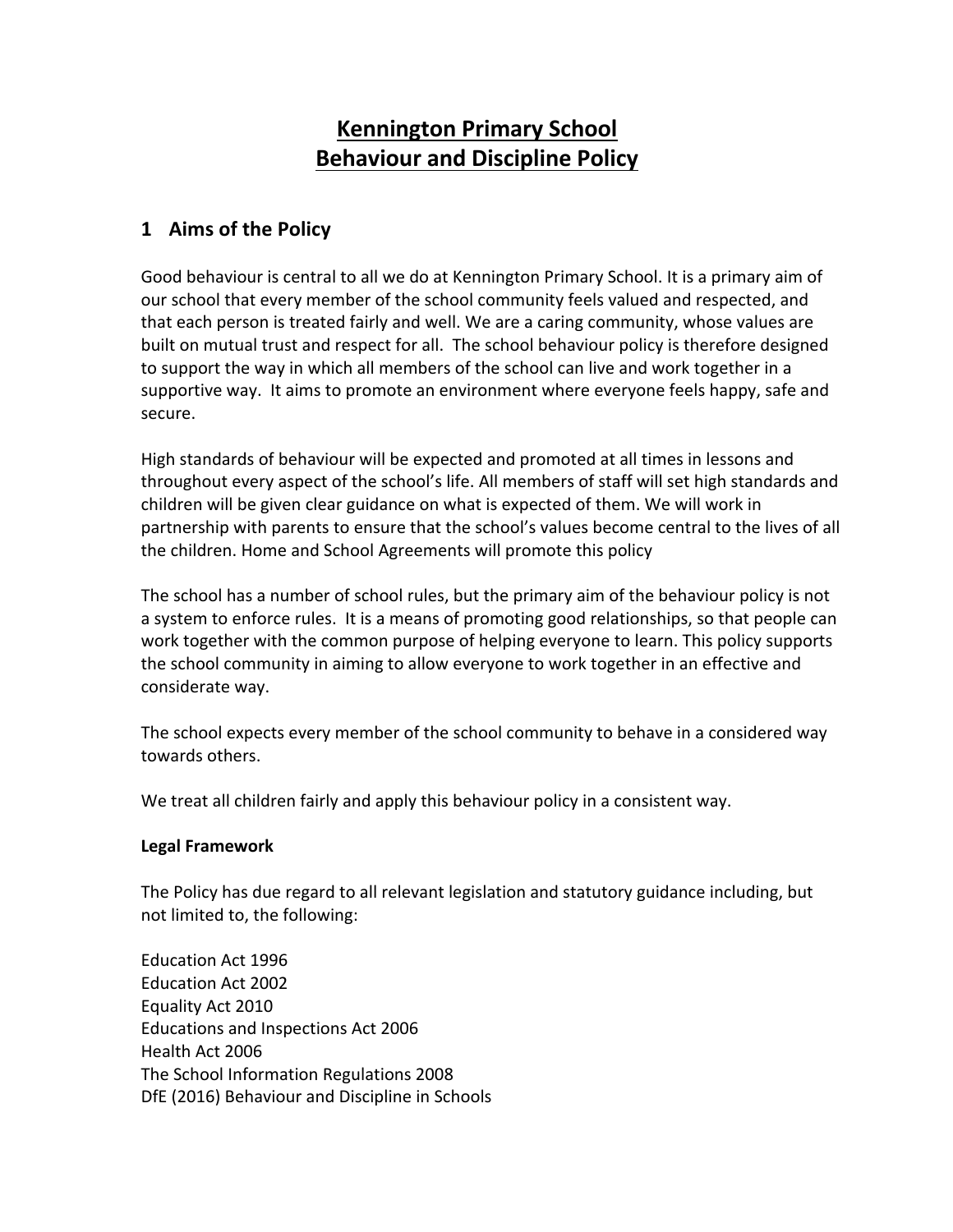DfE (2018) Sexual Violence harassment between children n schools and colleges DfE (2018) Mental Health and behaviour in schools DfE (2015) Special Education needs and disability code of practice: 0 to 25 years DfE (2013) Use of Reasonable Force Voyerism (Offences) Act 2019

#### **The policy aims:**

To help children to grow in a safe and secure environment, and to become positive, responsible and increasingly independent members of the school community.

To help children lead disciplined lives and to understand that good citizenship is based upon good behaviour.

To build a school community which values kindness, care, good humour, good temper, obedience and empathy for others.

To use good behaviour to promote community cohesion.

The school rewards good behaviour, as it believes that this will develop an ethos of kindness and co-operation. This policy is designed to promote good behaviour, rather than merely deter anti-social behaviour.

At all times we use "Positive Discipline" as a helpful tool to manage the behaviour of all the children positively and effectively. We use a simple Behaviour Management model/plan to try to look at ways of changing the unacceptable behaviour. The model is based on mutual respect from all staff and children in our school.

#### **Behaviour Management Model/Plan**

- $\div$  State what you expect from your class in the classroom, routines and procedures
- $\cdot$  Display the 3 Promises in the classroom in a prominent position
- $\cdot$  Plan for good behavior, high expectations and standards
- v Use positive language, "hands up thanks!"
- v Use inclusive language, "our/we"
- $\cdot$  Identify the "triggers" to a particular behaviour in the classroom or with particular children before negative behavior occurs

When dealing with a problem avoid conflict and an audience. **KEEP CALM** When a child is displaying negative behavior:

- $\cdot$  Tell the child what the negative behavior is that they are displaying
- Ask them to tell you which of the 3 Promises they are not keeping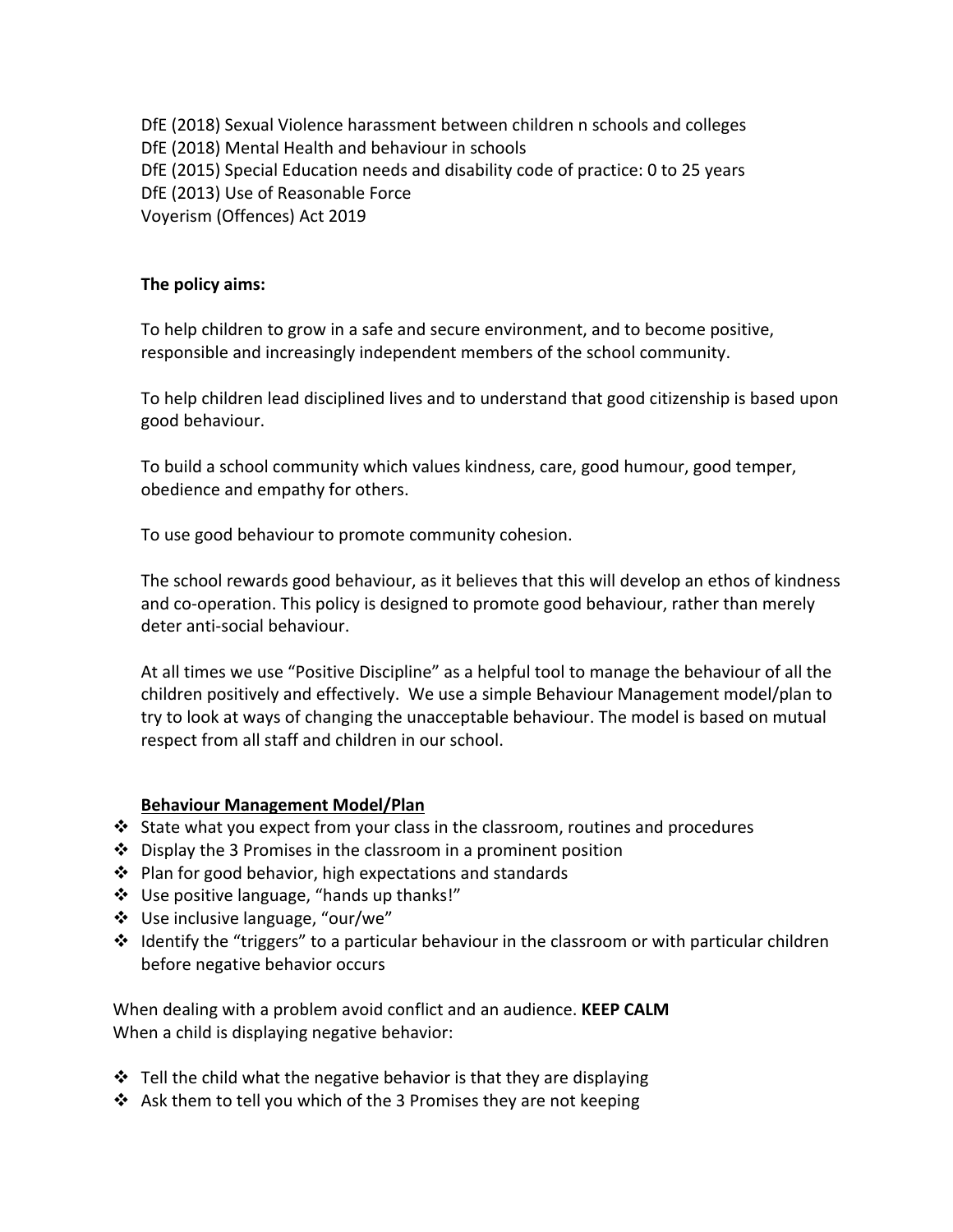- $\cdot$  Tell them that you would like them to display positive behaviours that they have displayed in the past
- $\cdot$  Move them to the appropriate colour on the traffic light.
- $\cdot$  Speak to them at the end of the lesson/day about their behaviour

#### **2. Rewards and Sanctions**

#### **Rewards**

❖ Head Teacher Award

This is awarded each Friday in our Awards Assembly. Each teacher in recognition of promoting the school ethos, following the School Rules, following our assembly themes and setting a good example generally with regards to behaviour and good manners nominates a child from their class.

The children come out in front of the whole school and receive a sticker and certificate from the Head Teacher. The names of the children are also published in the fortnightly newsletter.

Also in this Assembly children can show certificates, medals, etc that they have gained out of school.

#### Class Dojo Points

Positive points are distributed in the form of Class Dojo points. This is a web based points system and used throughout the school (Reception from the Summer Term). Children are awarded points for good behavior and good work. They log these points themselves on the class screen. The individual points also go towards the children's school team, Emeralds, Diamonds, Rubies and Sapphires. The team points will be collected each Friday by monitors and the winning team announced in the Assembly on Friday. The results will be recorded on the Team point board in the main corridor.

All children can earn team points for good work and good behaviour. Once a child has been allocated a team point it **cannot be taken away** for bad behaviour.

#### ❖ Individual Recognition

This can vary from class to class depending on the age of the children. This could include a smiley face on the child's work, a special comment from the teacher, a sticker, take work to show another teacher or head teacher, a note put in homework diary, message sent home to parents.

An excellent piece of work could be displayed in class, in the corridor, or on our 'Wonder Wall' in the front entrance.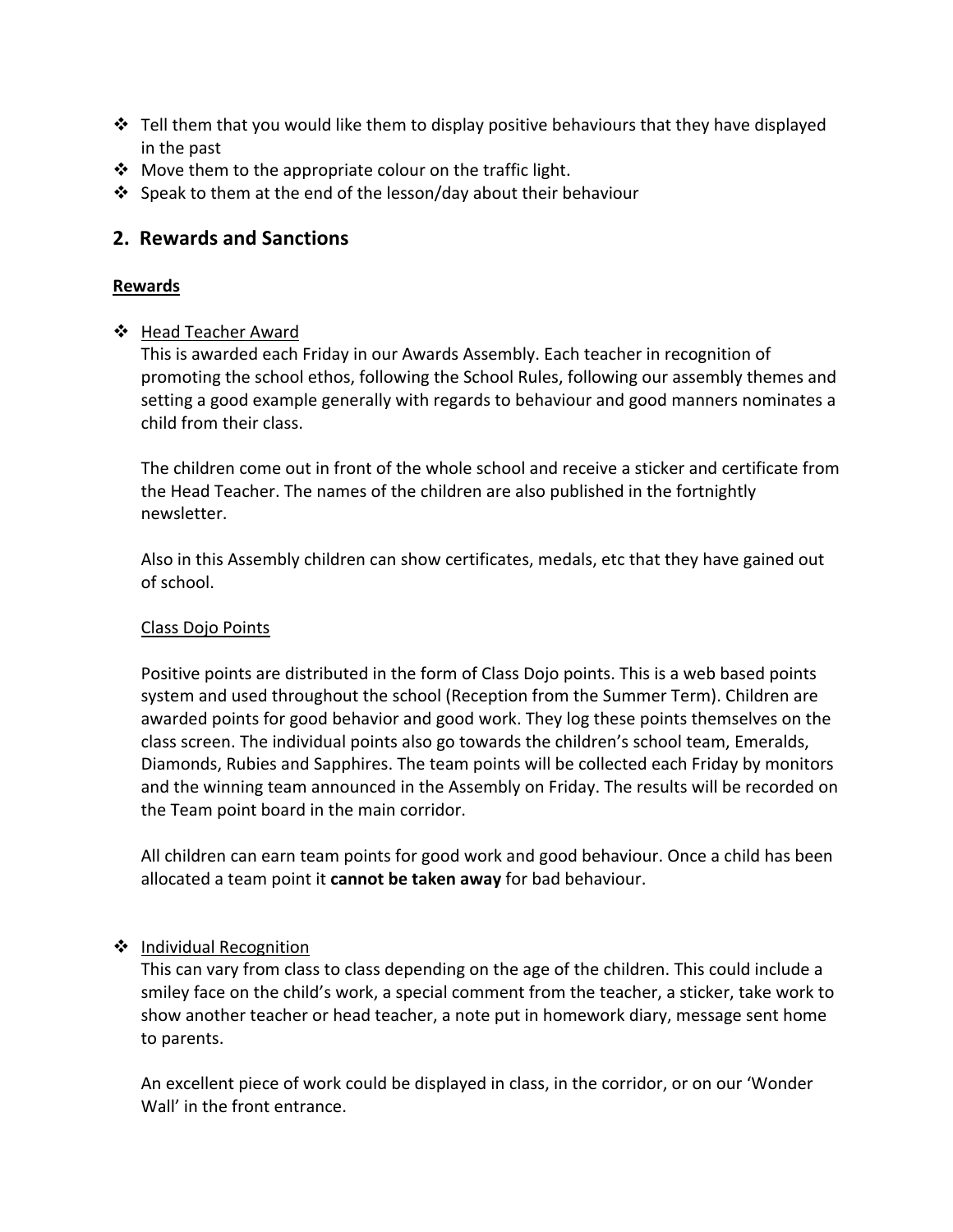#### **Sanctions**

All our sanctions should be based on a positive behaviour approach, reflecting and reinforcing the 3 Promises:

- I promise to help everyone feel safe
- I promise to allow everyone to learn
- I promise to treat others the way I want to be treated

The class teacher discusses the 3 Promises with their class. In addition to these, each KS2 class also has its own classroom code, which is agreed by the children and displayed on the wall in the classroom. In this way, every child in the school knows the standard of behaviour that we expect in our school. If there are incidents of anti-social behaviour the class teacher discusses these with the child individually

Corporal punishment is not used in school. The discipline of the school is built upon a positive approach towards the children. A high priority is placed on the development of self discipline and self control. All staff in school have high expectation of pupils' behaviour. We encourage politeness, trust and caring attitudes. We praise and reinforce good behaviour and children share their successes with each other in our Friday Awards Assemblies.

If children misbehave, we try to make it clear why their behaviour is considered wrong, and if necessary some withdrawals from privileges may be necessary as a punishment. If children persistently cause problems through their behaviour, we will always contact the parents.

In disciplining their own classes the following sanctions should be considering appropriate by class teachers:

#### **Traffic Light System**

- $\triangleright$  All children start the day on green.
- $\triangleright$  Move to Star if behavior is exemplary.
- $\triangleright$  Warned about moving to amber.
- $\triangleright$  Move to amber. No more chances before red.
- $\triangleright$  Placed on red. Child spoken to individually.
- $\triangleright$  Logged on the Arbor system as a Negative Level 1 Incident
- $\triangleright$  Email sent to parent. Head teacher notified.
- $\triangleright$  Children return to green at start of new day
- $\triangleright$  No going back from red during the day.
- $\triangleright$  Further misbehavior –time out in another class.
- $\triangleright$  Further misbehavior sent to KS Leader for rest of session
- $\triangleright$  Further misbehavior sent to head teacher issue recorded as an Incident on Arbor and parent informed.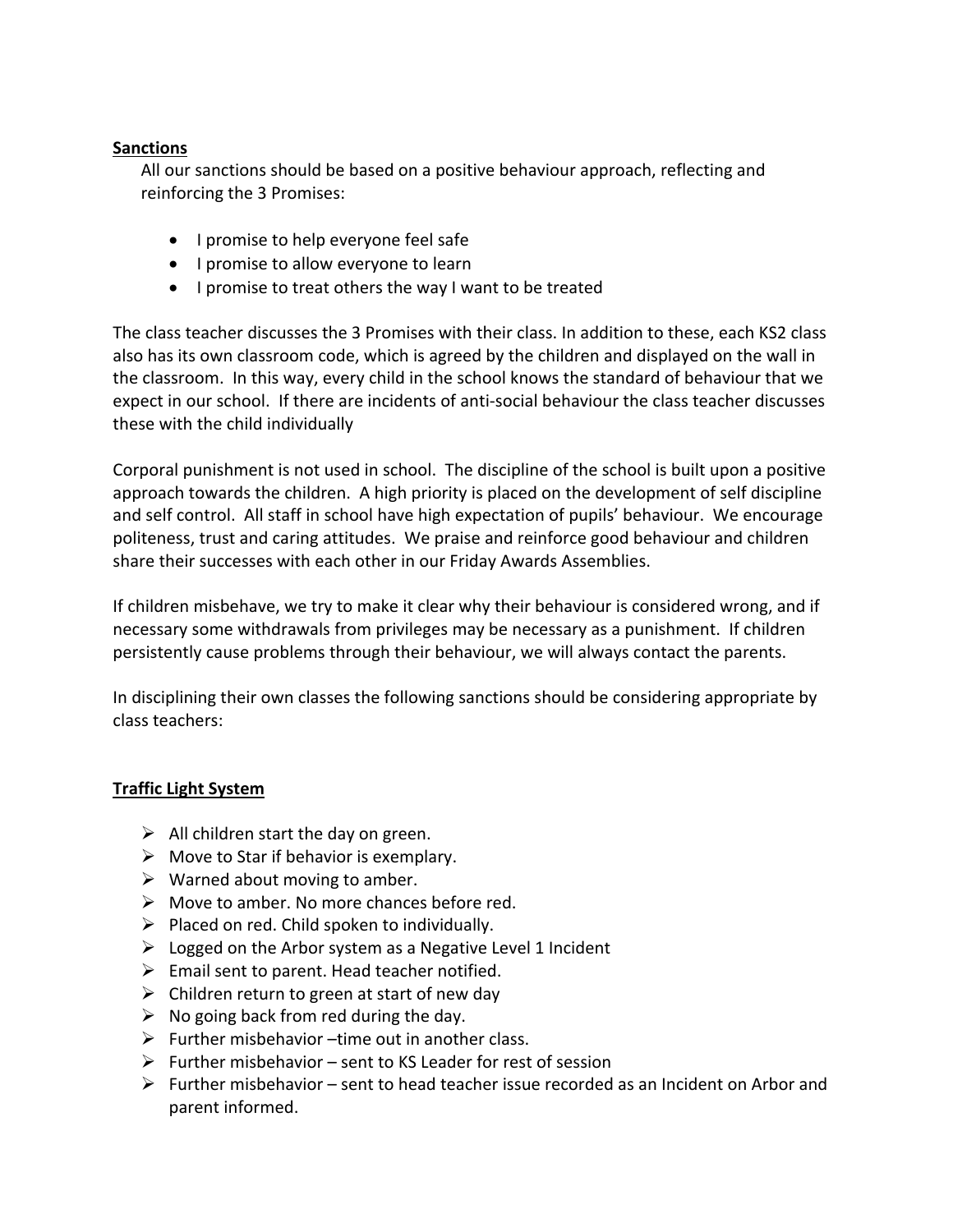- $\triangleright$  All staff can sanction a move (staff are to use own judgment and discretion to help children stay out of red).
- $\triangleright$  Serious behavior incidents reported to SLT immediately. Behaviour logged on the Arbor system as a Negative Level 2 Incident.

#### **Playtimes and lunchtimes.**

- $\triangleright$  Warned
- $\triangleright$  Amber Card 5 minutes time out
- Ø Red Card 5 minutes time out. Reported to class teacher. Logged in Behaviour Log on Arbor
- $\triangleright$  If this happens on two consecutive days, miss entire of following day play/lunch.

#### **Other Sanctions**

- $\triangleright$  Lose playtime/lunchtime
- $\triangleright$  Work outside the classroom
- $\triangleright$  Not allowed to represent school as a member of the school team
- $\triangleright$  Not allowed to attend After School Clubs

In cases of extreme behaviour children will be excluded for a fixed term.

We treat all children fairly and apply this system in a consistent way.

#### **It is not acceptable to:**

- $\triangleright$  Hit or smack a child
- $\triangleright$  Stand children outside the classroom door
- $\triangleright$  Keep children behind after school
- $\blacktriangleright$  Leave children unsupervised
- $\triangleright$  Use curriculum subjects as a punishment

#### v **Negative Behaviour Points**

- Each class teacher should log incidents when a child is moved onto red on the traffic light system via Arbor recorded as an **Incident**. These can be seen by senior leaders and also Parents via an email and also the Parent Portal.
- For a Level 2 incident it will be necessary for the class teacher to speak to the parents to discuss the behavior. This must be done straight after school, face to face or by a telephone conversation.
- Level 1 and 2 incidents can be logged by any staff member.
- The email template for a Negative Level two behavior asks parents to seek out the class teacher at home time or contact school the same day if they are not collecting.
- Contact must be made within 24 hours of the incident.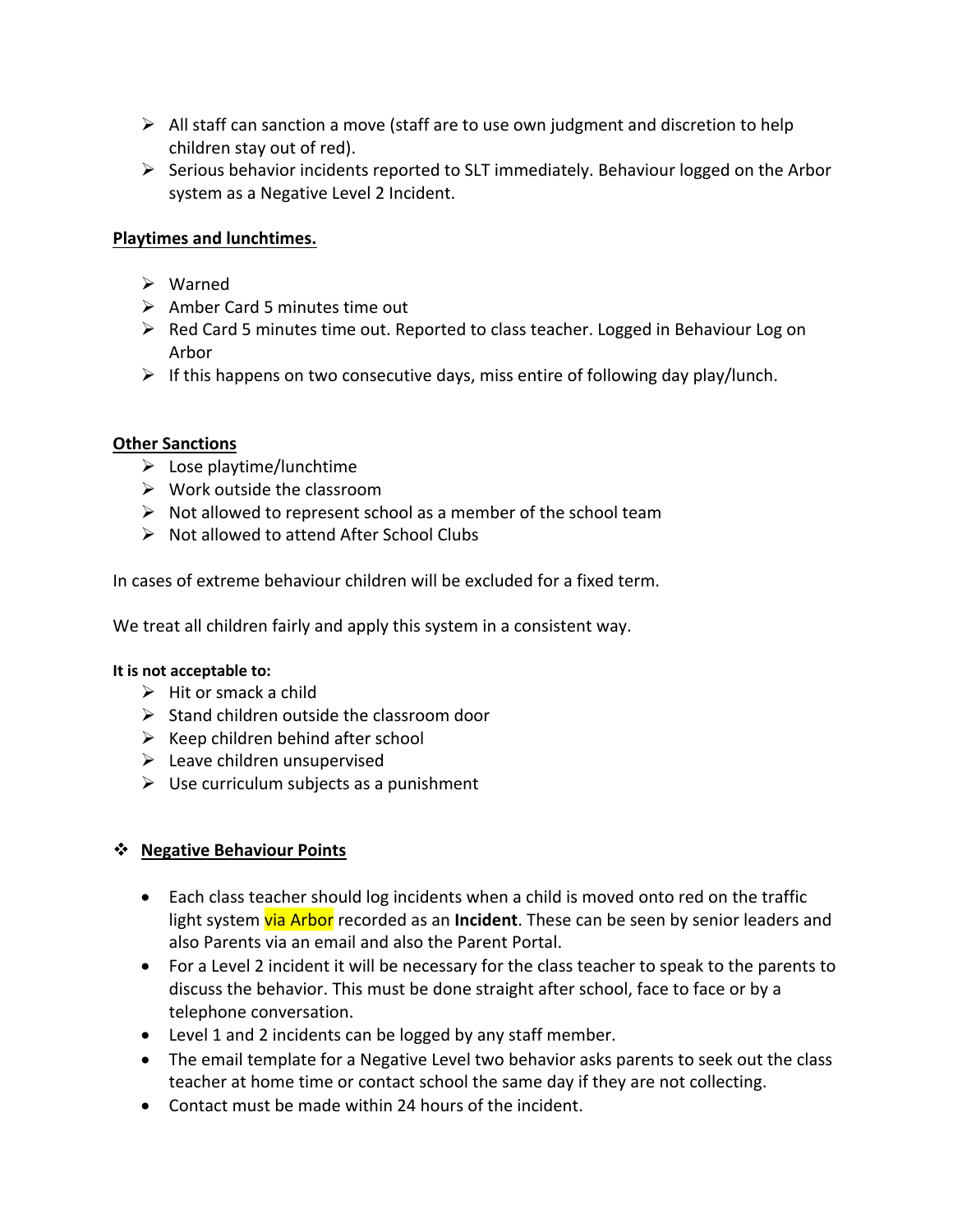- If an incident has happened on a Friday and parents have not been spoken to, staff must endeavor to make contact before 5pm, not wait until the following Monday.
- SLT will monitor the Negative Behaviour Points and will arrange to see parents if they feel too many negative points are being accrued.

If a child persistently demonstrates poor or disruptive behaviour then it may be appropriate for the child to have a Behaviour Management Plan/IEP. The class teacher, SENCO/head, parents and child will meet to discuss the problem and to draw up the plan/IEP together. It also may be necessary to consider placing the child on the Special Needs List at School Action/School Action Plus if this has not already occurred. Advice and assessment from outside agencies could also support the plan.

See Appendix 1 for a list of negative behavior types, levels of behaviours and their definitions and the email template for Level 1 and Level 2 incidents.

#### **Bullying**

Bullying is a behaviour by an individual or group repeated over time, that intentionally hurts another individual or group either physically or emotionally. At Kennington Primary Schoo we aim to prevent bullying by teaching the importance of value and respect during lessons and assemblies. Children are actively encouraged to talk about problems and worries and staff will always listen carefully to all involved.

The school does not tolerate bullying of any kind. If we discover that an act of bullying or intimidation has taken place, we act immediately to stop any further occurrences of such behaviour. While it is very difficult to eradicate bullying, we do everything in our power to ensure that all children attend school free from fear. See anti-bullying policy.

#### **Use of Force**

All members of staff are aware of the regulations regarding the use of force by teachers, as set out in DfES Circular 10/98, relating to section 550A of the Education Act 1996; *The Use of Force to Control or Restrain Pupils.* Staff in our school do not hit, push or slap children. Teachers only intervene physically to restrain children or to prevent injury to a child or if a child is in danger of hurting him/herself. Welfare staff and Non-teaching members of staff do not use force to restrain children under **any** circumstances. If a problem occurs assistance must be sought from a senior member of staff. The actions that we take are in line with government guidelines on the restrain of children. A copy is included with this policy.

#### **3. The Role of the Class teacher**

It is the responsibility of the teacher to ensure that the school rules are enforced in their classroom, and that their class behaves in a responsible manner during lesson time.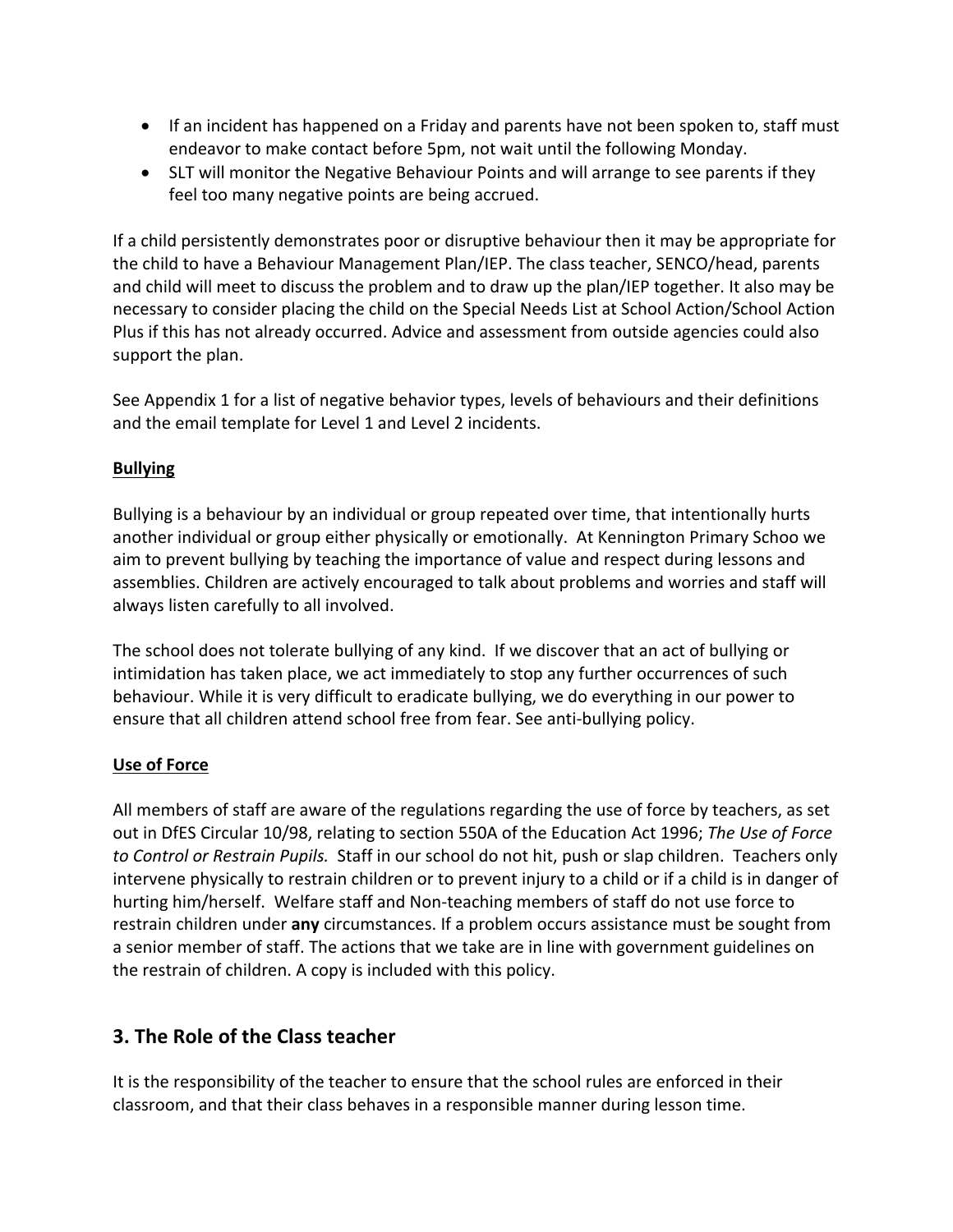All the teachers in our school have high expectations of the children in terms of behaviour and they strive to ensure that all children work to the best of their ability. The class teacher treats each child fairly and enforces the classroom code consistently. The teacher treats all children in their class with respect and understanding.

If a child misbehaves repeatedly in class, the class teacher keeps a record of all such incidents. In the first instance, the class teacher deals with incidents him/herself using the "Traffic Light" system. However, if misbehaviour continues, the class teacher seeks help and advice from the Senior Management Team and ultimately the Headteacher.

The class teacher reports to parents about the progress of each child in their class, in line with the whole-school policy. However the class teacher must contact a parent if there are concerns about the behaviour or welfare of a child.

#### **4. The Role of the Headteacher**

It is the responsibility of the Headteacher, to implement the school behaviour policy consistently throughout the school, and to report to governors, when requested, on the effectiveness of the policy. The Headteacher reports each term to the Full Governing Body any incidents recorded in the Behaviour Incidents on the Arbor system. It is also the responsibility of the Headteacher to ensure the health, safety and welfare of all children in the school.

The Headteacher supports the staff by implementing the policy, by setting the standards of behaviour, and by supporting staff in the implementation of the policy.

The Headteacher will involve parents at an early stage where a learner is experiencing problems with behaviour. When there is a serious problem with a child's behaviour, the headteacher will, where appropriate, involve outside agencies.

The Headteacher keeps records of all reported serious incidents of misbehaviour on the Arbor Behaviour Incident section.

In extreme cases, a child's inappropriate behaviour or failure to respond to help, support and other sanctions may result in the child being excluded from school by the Headteacher in accordance to the Local Authority Children's Service Exclusion and Suspension Guidelines.

The Headteacher has the responsibility for given fixed-term exclusions to individual children for serious acts of misbehaviour. For repeated or very serious acts of anti-social behaviour, the Headteacher may permanently exclude a child. Both these actions are only taken after the school governors have been notified.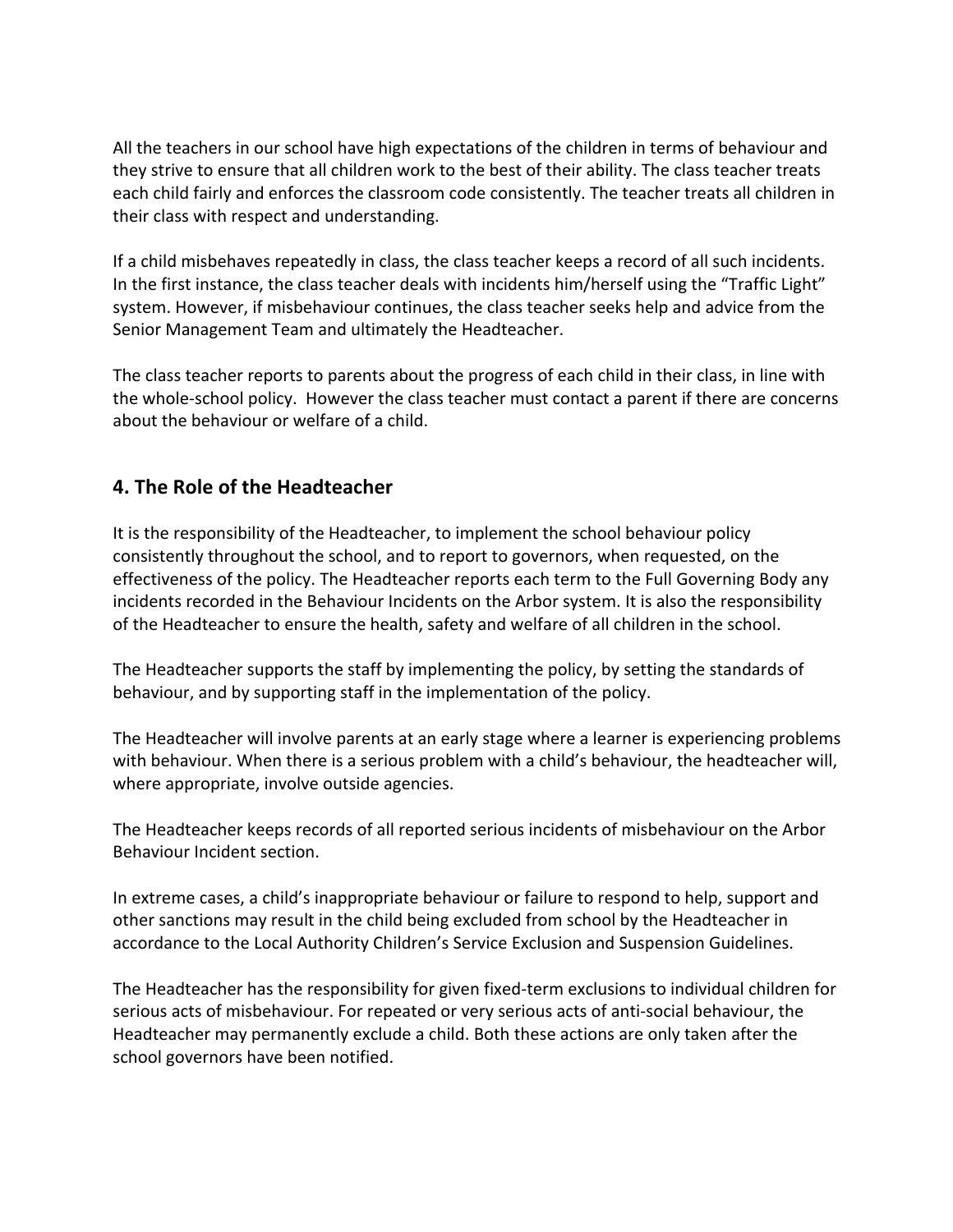#### **5. The Role of Parents**

The school works collaboratively with parents, so children receive consistent messages about how to behave at home and at school.

We explain the '3 Promises' in the school prospectus and we expect parents to read these and support them.

We expect parents to support their child's learning and to co-operate with the school, as set out in the home-school agreement. We try to build a supportive dialogue between the home and the school and we inform parents immediately if we have concerns about their child's welfare or behaviour.

If the school has to use reasonable sanctions to punish a child, parents should support the actions of the school. If parents have any concern about the way that their child has been treated, they should initially contact the class teacher. If the concern remains, they should contact the Headteacher. If these discussions cannot resolve the problem a formal grievance or appeal process can be implemented as laid out in the Complaints Procedure Policy

#### **6. The Role of Governors**

The Governing Body has the responsibility of setting down these general guidelines on standards of discipline and behaviour and of reviewing their effectiveness. The governors support the Headteacher in carrying out these guidelines.

The Headteacher has the day-to-day authority to implement the school behaviour and discipline policy but governors may give advice to the Headteacher about particular disciplinary issues. The Headteacher must take this into account when making decisions about matters of behaviour.

#### **7. Fixed-term and Permanent Exclusions**

Only the Headteacher (or the Acting Headteacher) has the power to exclude a pupil from school. The Headteacher may exclude a pupil for one or more fixed periods, for up to 45 days in any one school year. The Headteacher may also exclude a pupil permanently. It is also possible for the Headteacher to convert a fixed-term exclusion into a permanent exclusion, if the circumstances warrant this.

If the Headteacher excludes a pupil, parents must be informed immediately, giving reasons for the exclusion. Also the parent must be informed that it is their responsibility to ensure that their child is not present in a public place in school hours during the first five days of any fixed exclusion. At the same time, the Headteacher makes it clear to the parents that they can, if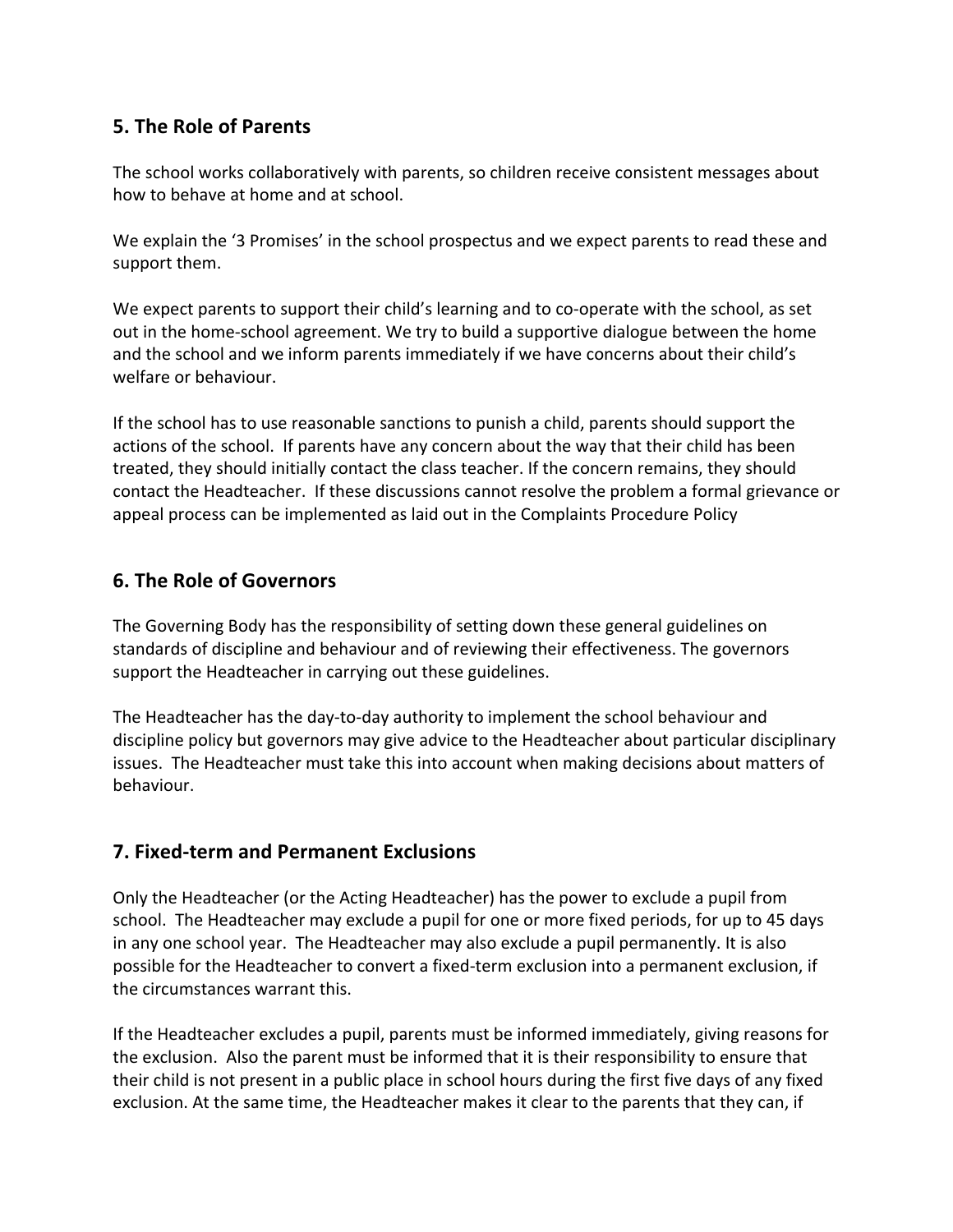they wish, appeal against the decision to the governing body. The school informs the parents how to make any such appeal.

From 2007 schools are required to arrange full-time education (off site) from and including the sixth day of any period of fixed exclusion of six days and longer.

The Headteacher informs the LA and the governing body about any permanent exclusion, and about any fixed-term exclusions beyond five days in any one term.

The Governing Body itself cannot either exclude a pupil or extend the exclusion period made by the Headteacher.

The Governing Body has a discipline committee which is made up of between three and five members. This committee considers any exclusion appeals on behalf of the governors.

When an appeals panel meets to consider an exclusion, they consider the circumstances in which the pupil was excluded, consider any representation by parents and the LA and consider whether the pupil should be reinstated.

If the Governors' appeals panel decides that a pupil should be reinstated, the Headteacher must comply with this ruling.

#### **8. Monitoring**

The Headteacher monitors the effectiveness of this policy on a regular basis and reports to the governing body on the effectiveness of the policy and, if necessary, makes recommendations for further improvements.

The overall effectiveness of this policy will promote the excellent ethos of the school. It will ensure that children and staff are happy and that they enjoy coming to school. It will underpin excellent teaching, learning and progress. It will promote the high standards and high expectations set out in the school's aims and rules of conduct. It will be used to promote community cohesion and support and reinforce other related policies and practices within school.

The Headteacher keeps a record of any pupil who is excluded for a fixed-term or who is permanently excluded.

It is the responsibility of the governing body to monitor the rate of exclusions and to ensure that the school policy is administered fairly and consistently.

#### **9. Review**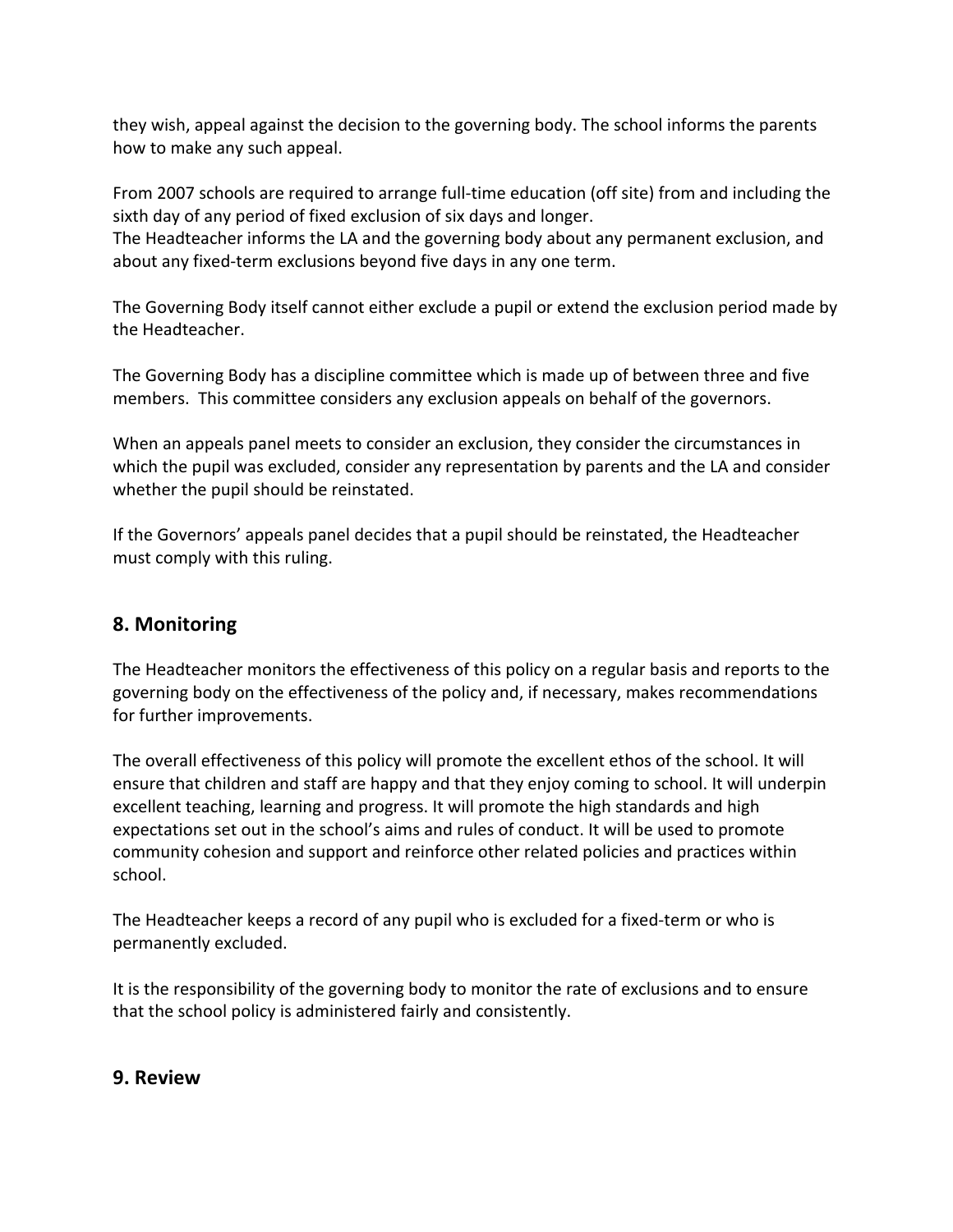The Governing Body reviews this policy every two years. The Governors may, however, review the policy earlier than this, if the Government introduces new regulations, or if the Governing Body receives recommendations on how the policy might be improved.

Appendix 1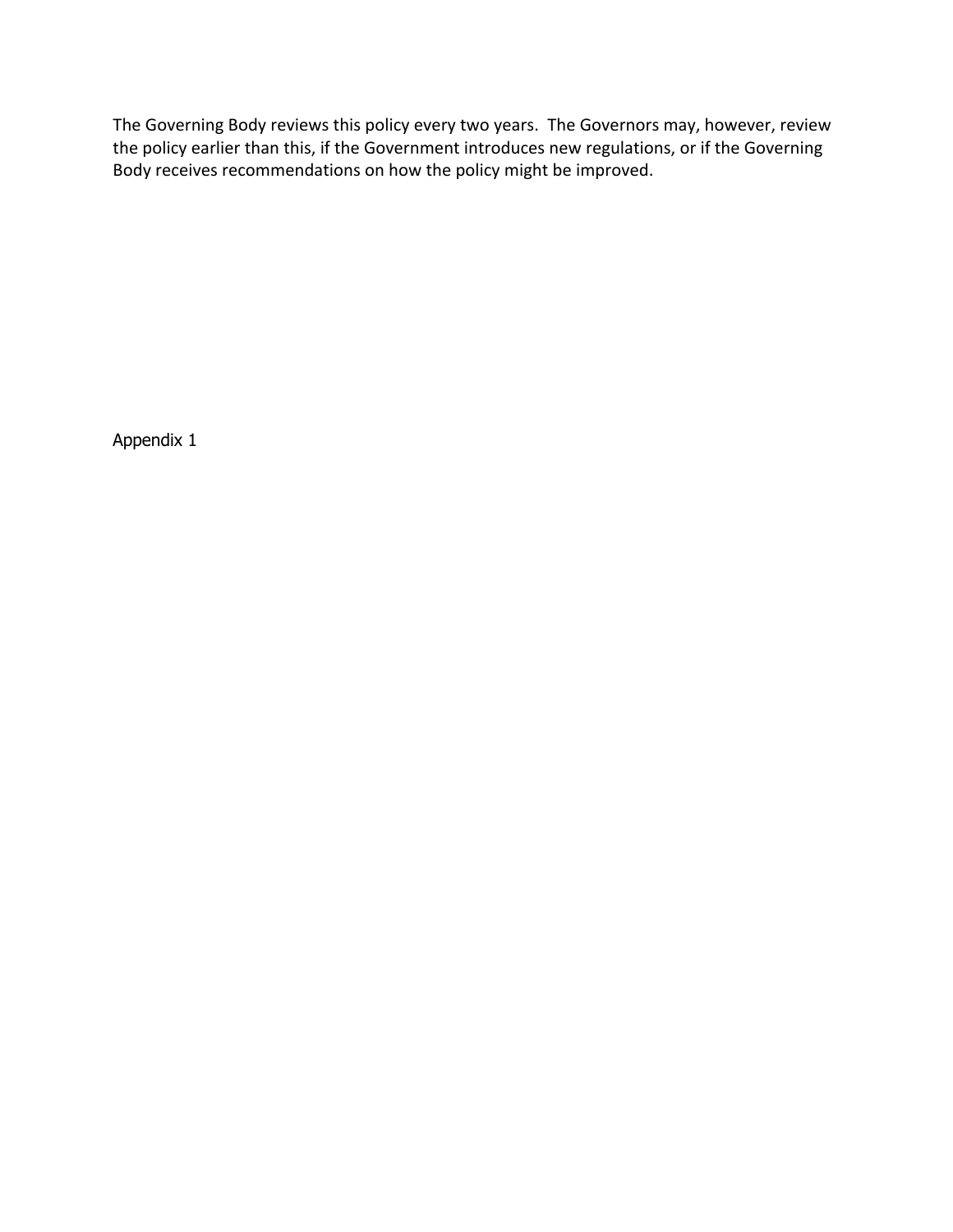# **Negative Behaviour Types, Level and Definitions**

# **Email Notification Messages**

| <b>Behaviour</b>                   | Level          | <b>Explanation</b>                                                                                               |
|------------------------------------|----------------|------------------------------------------------------------------------------------------------------------------|
| <b>Fighting</b>                    | $\overline{2}$ | Any act of deliberate physical aggression between two or more                                                    |
|                                    |                | pupils that involves punching, kicking, slapping etc by both parties                                             |
|                                    |                | and may have to be separated by a member of staff.                                                               |
| <b>Hurting Others</b>              | $\overline{2}$ | Deliberately hitting, pushing, kicking another child as either the                                               |
|                                    |                | instigator or in retaliation to another child's actions.                                                         |
| <b>Leaving the Premises</b>        | $\overline{2}$ | Climbing over the perimeter fence or locked gate or letting                                                      |
|                                    |                | themselves out of the security door.                                                                             |
| <b>Physically Abusive</b>          | $\overline{2}$ | Deliberately hitting, punching, scratching, biting, pinching a                                                   |
| <b>Towards Staff Member</b>        |                | member of staff in an act of aggression or defiance.                                                             |
| <b>Refusing to complete</b>        | $\overline{2}$ | Deliberately saying 'No' when asked to complete a piece of work.                                                 |
| work                               |                | This may be accompanied by throwing equipment on the floor or                                                    |
|                                    |                | pushing work away from them.                                                                                     |
| <b>Stealing</b>                    | $\overline{2}$ | Intentionally and knowingly taking another persons property                                                      |
|                                    |                | without permission.                                                                                              |
| <b>Swearing</b>                    | $\overline{2}$ | Any use of foul language towards another pupil or adult.                                                         |
| <b>Using Racist Language</b>       | $\overline{2}$ | The use of any language towards a child or a member of staff that                                                |
|                                    |                | is of a racist nature causing offence or upset.                                                                  |
| <b>Verbally Abusive</b>            | $\overline{2}$ | Using offensive, or aggressive language towards a member of staff                                                |
| <b>Towards Staff Member</b>        |                | where the intention is to threaten, upset or intimidate.                                                         |
| <b>Violent Threat Towards</b>      | $\overline{2}$ | Using offensive, or aggressive language towards a child where the                                                |
| <b>Another Child</b>               |                | intention is to threaten, upset or intimidate.                                                                   |
| Being rude and bad                 | $\mathbf{1}$   | Showing a lack of courtesy and manners towards other members                                                     |
| mannered                           |                | of the school community.                                                                                         |
| <b>Continually not following</b>   | $\mathbf{1}$   | Not doing what the teacher or another adult has asked over a                                                     |
| instructions                       |                | number of occasions.                                                                                             |
| <b>Continually shouting out</b>    | $\mathbf{1}$   | Calling out on a regular basis without following the teacher set                                                 |
|                                    |                | rule for offering answers in whole class or group discussion.                                                    |
| Not completing work due            | $\mathbf{1}$   | Over the course of a lesson the set task has not been completed                                                  |
| to distracting/distraction         |                | satisfactorily as a result of a child engaging in other activities such                                          |
|                                    |                | as chatting, playing with equipment or allowing themselves to join                                               |
|                                    |                | in with distraction rather than informing the teacher.                                                           |
| Not doing homework set             | $\mathbf{1}$   | Homework has not been completed and brought in on the set day                                                    |
|                                    |                | for submission and no reasonable explanation has been given.                                                     |
| Not letting others learn           | $\mathbf{1}$   | Continually distracting other children around them.                                                              |
| Not staying in seat                | $\mathbf{1}$   | Continually getting up from their seat for no reason other than to                                               |
|                                    |                | wander round the class talking to others and avoiding doing work.                                                |
| <b>Persistent Talking</b>          | $\mathbf{1}$   | Continually talking whilst the teacher is teaching or while children                                             |
|                                    |                | are trying to work. This would be talk unconnected with the work                                                 |
|                                    | $\mathbf{1}$   | going on in class.                                                                                               |
| Saying hurtful things to<br>others |                | Deliberately upsetting a child with unkind words or actions<br>including the written word or facial expressions. |
|                                    | $\mathbf{1}$   | Deliberately damaging or breaking school or personel property.                                                   |
| <b>Wilfully damaging</b>           |                |                                                                                                                  |
| property.                          |                |                                                                                                                  |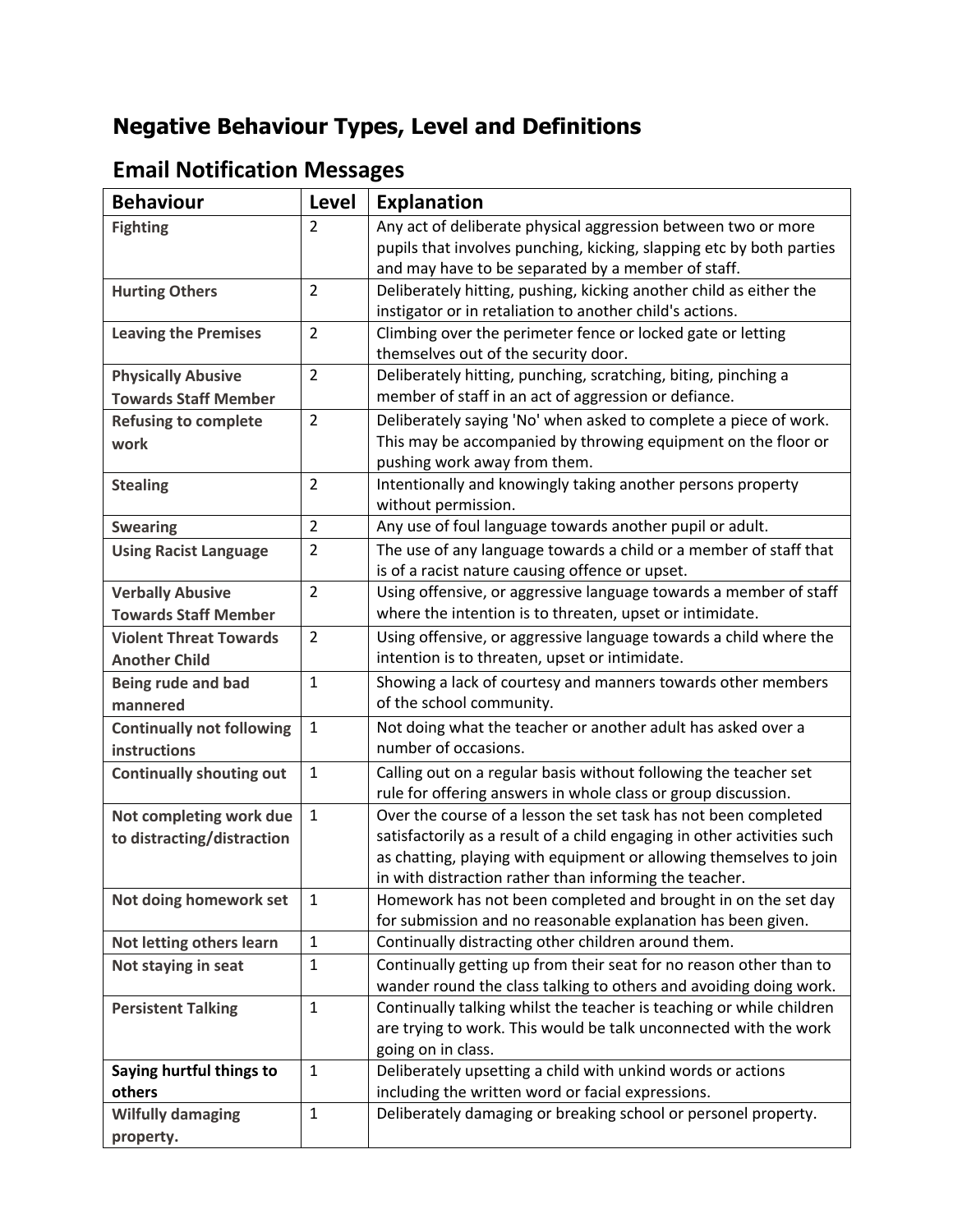#### **Negative Level 1 Behaviours**

**We are sorry to say that your child received a Negative Behaviour Point today. Please will you speak to them about it. Should you wish to discuss the matter further, please speak to their class teacher at home time. You can keep track of their behaviour points by visiting their page on the Parent Portal https://kennington.uk.arbor.sc/**

#### **Negative Level 2 Behaviours**

**Please could you speak to your child's teacher at home time to discuss their behaviour today. They have been involved in an incident of negative behaviour that we need to discuss with you to make sure it does not happen again. If you are not collecting your child in person, or have received this email after picking up and the class teacher has not spoken to you, please call school between 3pm-5pm. Thank you.**